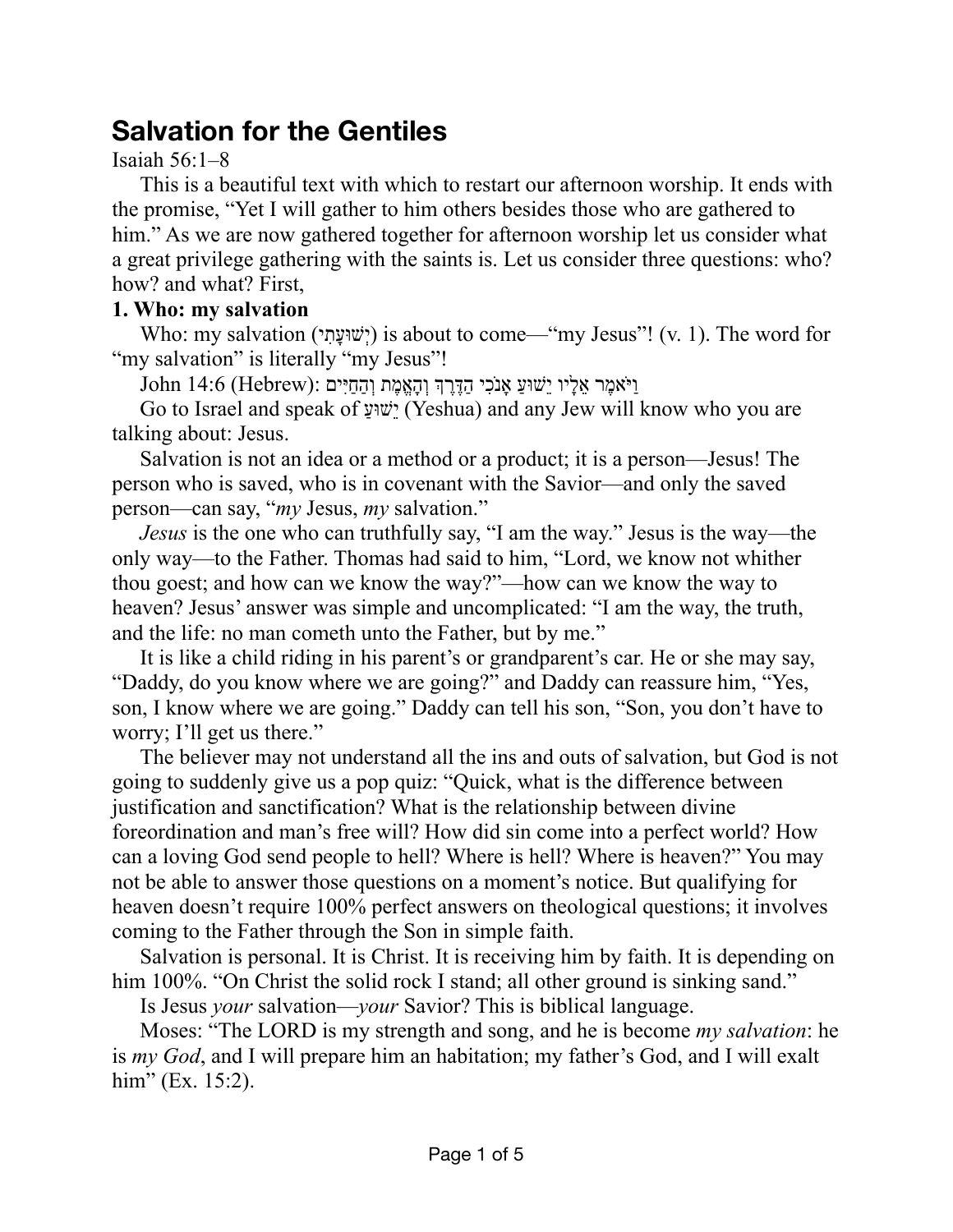David: "The God of my rock; in him will I trust: he is my shield, and the horn of *my salvation*, my high tower, and my refuge, *my savior*; thou savest me from violence" (2 Sam. 22:3). The violence from which we are saved is the raging inferno of hell. I talked the other day with a man who had been working on a motor vehicle, when suddenly the carburetor caught fire. All the man had to put out the fire was his bare hands. He frantically started slapping the flames with his bare hands. He was able to put out the flames and keep the whole thing from blowing up, but in the process he burned his hands. Hell is a conflagration of unquenchable fire (Matt. 3:12). Christ is indeed the believer's refuge, the Savior who saves him from the violence of eternal fire.

There's a lot of talk today about whether an individual can be *forced* to receive the Covid vaccine. Receiving a vaccine is essentially an act of violence against the integrity of the human person. Getting stuck with a needle is an invasion of the human body—essentially no different than getting pierced with a sword or struck with a bullet. Forcing a person to receive a vaccine is an act of violence against a human being. The informed consent of the human subject is absolutely essential. As defined by the Nuremberg Code, "… the person involved should have legal capacity to give consent; should be … able to exercise free power of choice, without the intervention of any element of force ... and should have sufficient knowledge and comprehension … as to enable him to make an understanding and enlightened decision.["1](#page-1-0)

<span id="page-1-1"></span>Jesus saves his people from the violence of eternal fire. He saves those who are in covenant with him, who can justly call him "*my* Savior." This is biblical language, like "my Shepherd" (Ps. 23:1), or "my Redeemer."

God says, "I will set up one shepherd over them, and he shall feed them, even my servant David; he shall feed them, and he shall be their shepherd. And I the LORD will be their God, and my servant David a prince among them; I the LORD have spoken it" (Ezek. 34:23–24).

Jesus says, "I am the good shepherd, and know my sheep, and am known of mine" (John 10:14).

The term "my Redeemer":

"For I know that *my redeemer* liveth, and that he shall stand at the latter day upon the earth: and though after my skin worms destroy this body, yet in my flesh shall I see God" (Job 19:25–26).

"Let the words of my mouth, and the meditation of my heart, be acceptable in thy sight, O Lord, my strength, and *my redeemer*" (Ps. 19:14).

"I will sing of my Redeemer and his wondrous love to me; on the cruel cross he suffered, from the curse to set me free. Sing, O sing of my Redeemer! With his

<span id="page-1-0"></span>[<sup>1</sup>](#page-1-1) https://history.nih.gov/download/attachments/1016866/nuremberg.pdf? version=1&modificationDate=1589152811742&api=v2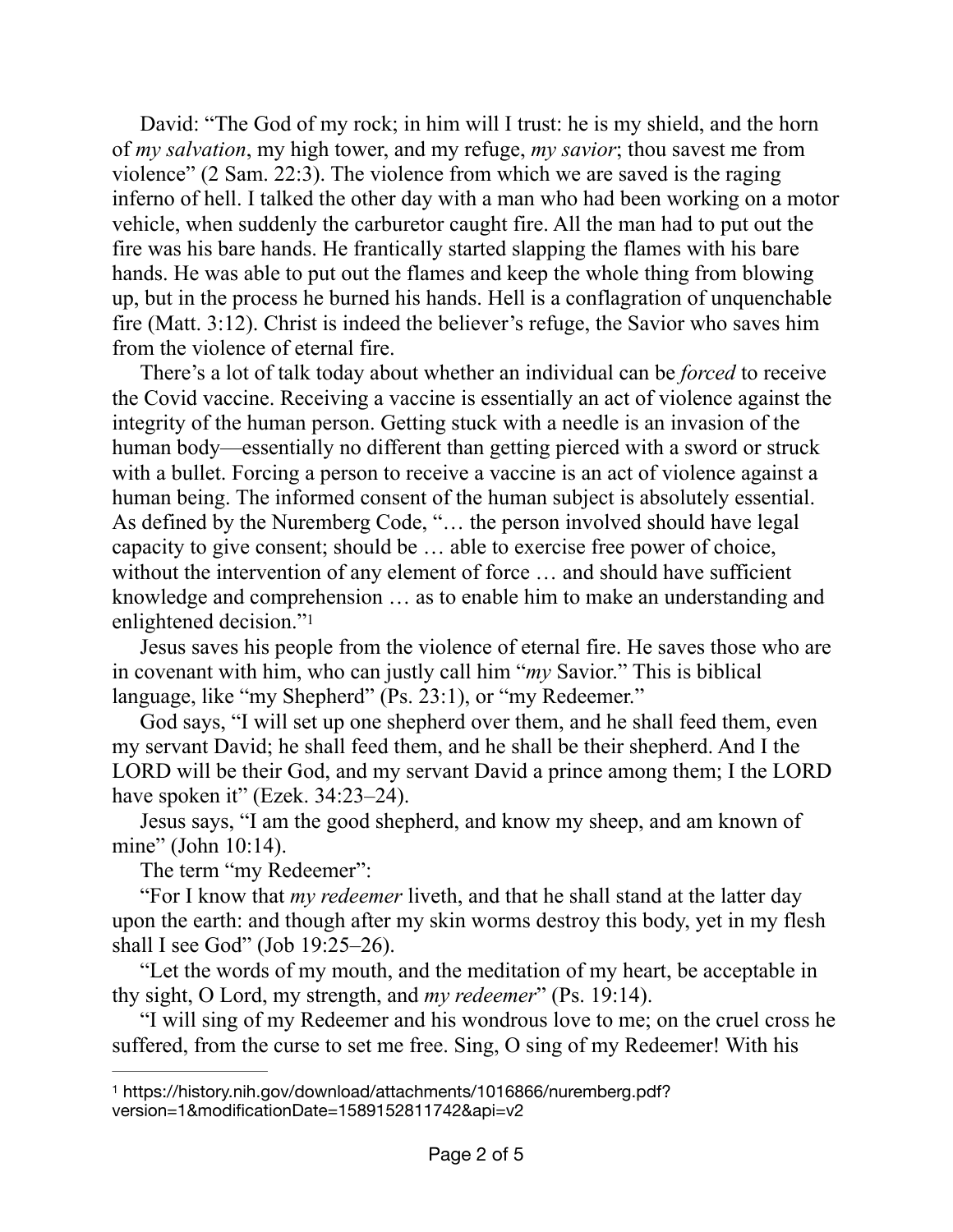blood he purchased me; on the cross he sealed my pardon, paid the debt, and made me free. Sing, O sing of my Redeemer! With his blood he purchased me; on the cross he sealed my pardon, paid the debt, and made me free."

My Salvation, my Shepherd, my Redeemer! The Lord Jesus is in covenant with all who have a personal relationship with him through a true and living faith. These alone can call him "*my* Salvation."

#### **2. How: not defiling the Sabbath**

The fourth commandment is "Remember the Sabbath day, to keep it holy." This is one of the ten commandments—God's moral law. Its importance may be seen in the fact that it is by far the longest of the commandments. Look at the Ten Commandments as reprinted in our *Trinity Psalter Hymnal*, p. xvi. The fourth commandment is the longest in the number of lines, rivaled only by the second commandment.

God nowhere says, "I'll be satisfied if you keep only nine commandments." He requires obedience to all ten. Each one is important to him. The fourth commandment is an integral part of the moral law. Keeping the Sabbath day holy is a universal command binding every human being on earth. Our Confession of Faith, summarizing the teaching of Scripture, says, referring to the Ten Commandments, "The moral law doth forever bind all, as well justified persons as others, to the obedience thereof." No one can claim to be excused for failing to keep the fourth commandment because he was ignorant of the duty, or because he followed a false religion.

Our Shorter Catechism asks, "Q. 59. Which day of the seven hath God appointed to be the weekly sabbath?" The answer, summarizing Scripture, is this: "From the beginning of the world to the resurrection of Christ, God appointed the seventh day of the week to be the weekly sabbath; and the first day of the week ever since, to continue to the end of the world, which is the Christian sabbath."

The Lord Jesus kept the seventh-day Sabbath all throughout his life. But after his death there is no record of his meeting with his people on the seventh day of the week. Instead, he met with them on the first day of the week—on resurrection Sunday, again the next Sunday, then on the day of Pentecost (fifty days, Jewish inclusive time, counting both the first and last days, equivalent to our 49 days), after he had ascended up to heaven, when he poured out his Spirit upon his church. The Jews, rejecting Christ, keep the seventh day of the week. Muslims keep Friday as a holy day. The Muslim cannot say, "I am not required to keep the Christian sabbath because I live under Shariah law." The Muslim—as well as the Jew, the Buddhist, the Hindu, the Wiccan, the animist, the secular humanist, or the person whose god is his belly (Phil. 3:19)—is required to keep the Sabbath holy to the Lord and not defile it. To fail to keep the Sabbath day holy to the Lord is to defile it. It is sin. The word for *defiling* (לֵלִּח (can be translated *profaning* or *polluting*.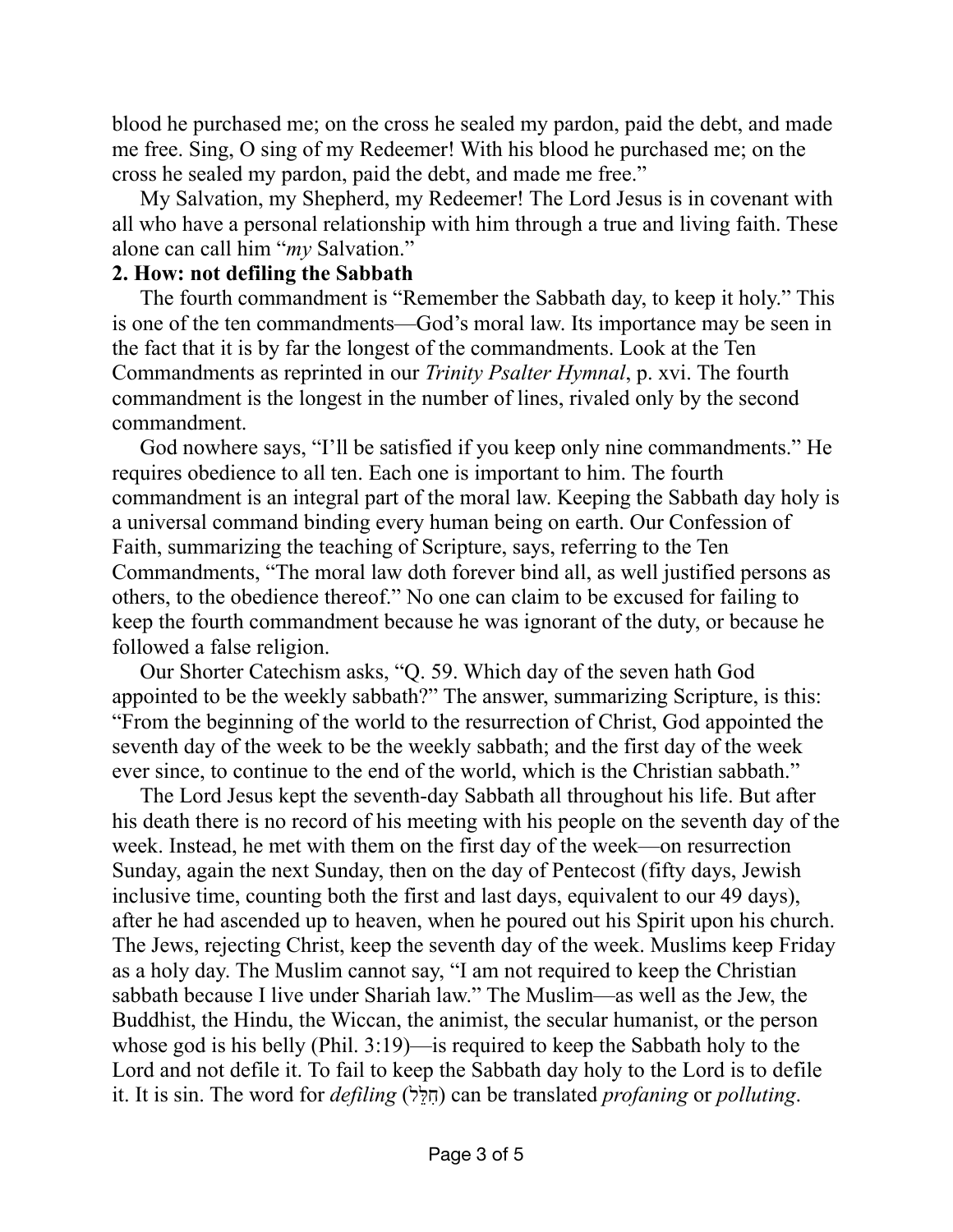We are responsible to keep the Sabbath holy to the Lord by not doing unnecessary work and by gathering with God's people for worship. We defile it by doing unnecessary work and failing to gather for worship (unless providentially hindered).

We have considered the *who*: Christ, and the *how*: keeping the Sabbath holy to the Lord and not defiling it. Lastly, consider the *what*.

#### **3. What? the fundamental duty**

In Isaiah 56 we discover that everlasting salvation is promised even to the Gentiles ("the sons of the foreigner"). These were the *goyyim*—the Gentiles those who were not a part of the covenant people, Israel.

Ephesians describes it this way: "Ye were without Christ, being aliens from the commonwealth of Israel, and strangers from the covenants of promise, having no hope, and without God in the world: but now in Christ Jesus ye who sometimes were far off are made nigh by the blood of Christ" (Eph. 2:12–13). What a horrible fate!

But in our text this afternoon we learn that God has a future for the Gentiles. He revealed himself to the Jews, not so that they could keep salvation all to themselves, but so they could share it with the Gentiles. The Jews were all along to be "a light to the gentiles." The aged saint Simeon, taking up the infant Jesus in his arms, understood this. He said, "Lord, now lettest thou thy servant depart in peace, according to thy word: for mine eyes have seen thy salvation, which thou hast prepared before the face of all people; *a light to lighten the Gentiles*, and the glory of thy people Israel" (Luke 2:29–32).

With the coming of Christ God has a future for the Gentiles. Those who were utterly separated from God's people are now invited to join themselves to the Lord, and serve him (vv. 3, 6). Those who were utterly separated are now "gathered" to the Lord (v. 8).

The prophet Jeremiah prophesies of the time when "they shall call Jerusalem the throne of the LORD; and all the nations shall be *gathered* unto it, to the name of the LORD, to Jerusalem: neither shall they walk any more after the imagination of their evil heart" (Jer. 3:17).

What wonderful news! All the *nations* shall be gathered to the heavenly Jerusalem, the church and kingdom of our Lord Jesus Christ! How God's people look forward to that day!

But in the meantime, here in this time and place, brothers and sisters, it is our privilege to gather to the Lord to worship him with his people, to gather week by week on the Lord's day, to meet with the risen and ascended Christ and raise up our voices in Christian worship.

Can you say with the Psalmist, "I was glad when they said unto me, Let us go into the house of the Lord"?